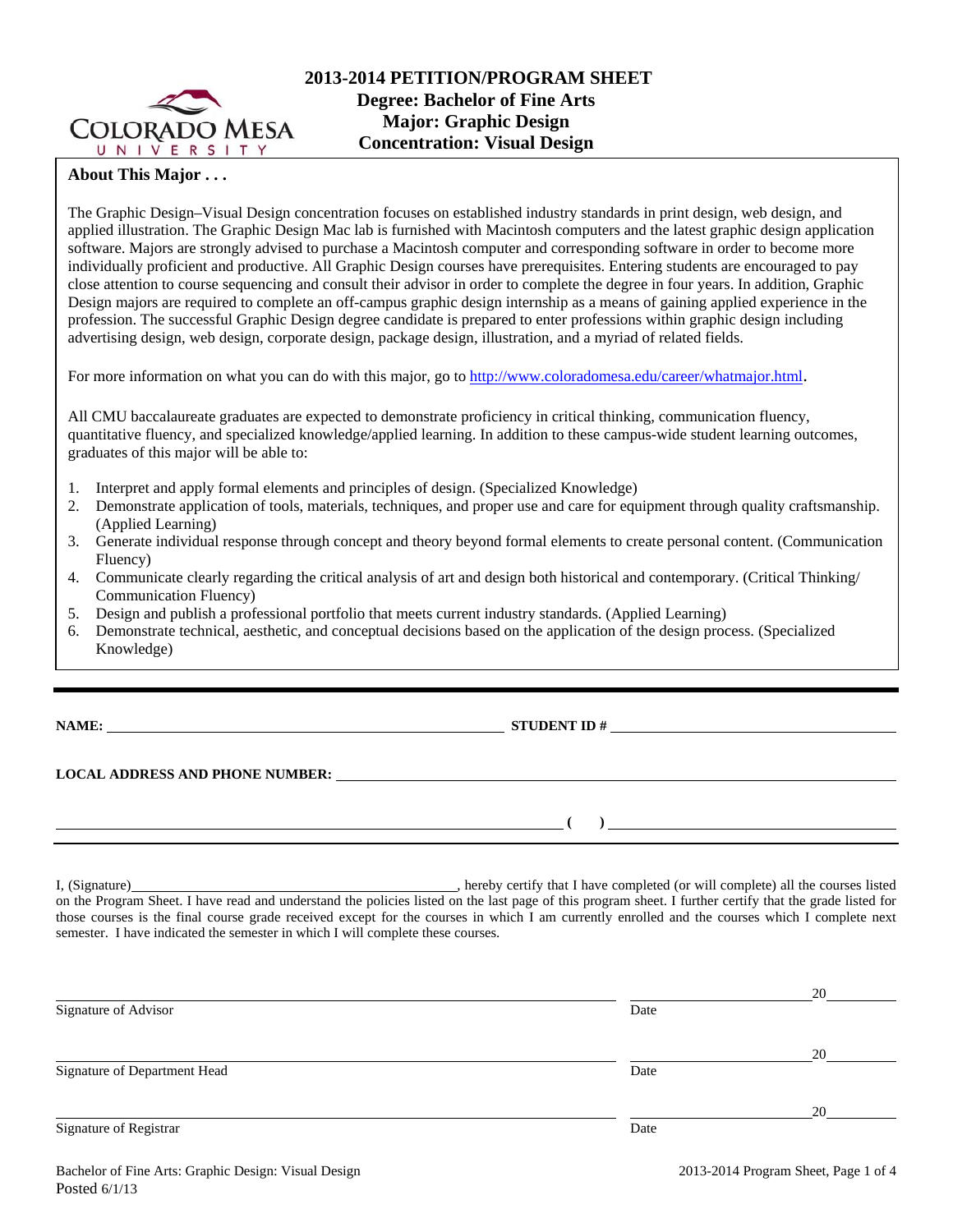#### **Students should work closely with a faculty advisor when selecting and scheduling courses prior to registration.**

Degree Requirements:

- 120 semester hours total (A minimum of 28 taken at CMU in no fewer than two semesters).
- 40 upper division credits (A minimum of 15 taken at the 300-400 course levels within the major at CMU).
- 2.00 cumulative GPA or higher in all CMU coursework
- A grade of B or A in all coursework toward the major content area
- No more than 6 semester hours of independent study courses can be used toward the degree.
- Pre-collegiate courses (usually numbered below 100) cannot be used for graduation.
- When filling out the program sheet a course can be used only once.
- A student must follow the CMU graduation requirements either from 1) the program sheet for the major in effect at the time the student officially declares a major; or 2) a program sheet for the major approved for a year subsequent to the year during which the student officially declares the major and is approved for the student by the department head. Because a program may have requirements specific to the degree, the student should check with the faculty advisor for additional criteria. It is the student's responsibility to be aware of, and follow, all requirements for the degree being pursued. Any exceptions or substitutions must be approved by the student's faculty advisor and Department Head.
- See the "Undergraduate Graduation Requirements" in the Mesa State College catalog for additional graduation information.

**GENERAL EDUCATION REQUIREMENTS** (31 semester hours) See the current Colorado Mesa University catalog for a list of courses that fulfill the requirements below. If a course is on the general education list of options and a requirement for your major, you must use it to fulfill the major requirement and make a different selection within the general education requirement.

| Course No Title                                                                                                                                                                                                         |                          | Sem.hrs Grade Term/Trns |
|-------------------------------------------------------------------------------------------------------------------------------------------------------------------------------------------------------------------------|--------------------------|-------------------------|
| <b>English</b> (6 semester hours, must receive a grade of "C" or better and<br>must be completed by the time the student has 60 semester hours.)<br>ENGL 111 English Composition<br><b>ENGL 112 English Composition</b> | 3<br>$\mathfrak{Z}$      |                         |
| <b>Math:</b> MATH 110 or higher (3 semester hours, must receive a grade<br>of "C" or better, must be completed by the time the student has 60<br>semester hours.)                                                       |                          |                         |
| <b>Humanities</b> (3 semester hours)                                                                                                                                                                                    | $\overline{\phantom{a}}$ |                         |
| <b>Social and Behavioral Sciences (6 semester hours)</b><br><u> 2002 - Andrea Andrews, Amerikaansk politik (* 1920)</u>                                                                                                 |                          |                         |
| <b>Natural Sciences</b> (7 semester hours, one course must include a lab)<br><u> 1980 - Antonio Alemania, prima prestava a prestava a prestava a prestava a prestava a prestava a prestava a p</u>                      |                          |                         |
| <u> 1980 - Antonio Alemania, prima prestava a prestava de la provincia de la provincia de la provincia de la pro</u>                                                                                                    |                          |                         |
| <b>History</b> (3 semester hours)<br><b>HIST</b>                                                                                                                                                                        |                          |                         |
| <b>Fine Arts</b> (3 semester hours)                                                                                                                                                                                     |                          |                         |

Course No Title Sem.hrs Grade Term/Trns

### **OTHER LOWER DIVISION REQUIREMENTS** (6 semester hours)

|          | <b>Kinesiology</b> (3 semester hours) |  |
|----------|---------------------------------------|--|
| KINE 100 | Health and Wellness                   |  |
| KINA 1   |                                       |  |
| KINA 1   |                                       |  |
|          |                                       |  |

\_\_\_\_\_\_ \_\_\_\_ \_\_\_\_\_\_\_\_\_\_\_\_\_\_\_\_\_\_\_\_\_\_\_\_ \_\_\_\_ \_\_\_\_\_ \_\_\_\_\_\_\_\_

**Applied Studies** (3 semester hours)

#### **FOUNDATION COURSES** (18 semester hours)

| Two-Dimensional Design      |    |                                                      |  |
|-----------------------------|----|------------------------------------------------------|--|
| Three-Dimensional Design    | -3 |                                                      |  |
| History of Art - Prehistory |    |                                                      |  |
| to Renaissance              |    |                                                      |  |
| History of $Art -$          |    |                                                      |  |
| Renaissance to Present      | 3  |                                                      |  |
| <b>Foundation Drawing I</b> | 3  |                                                      |  |
| Foundation Drawing II       |    |                                                      |  |
|                             |    | Must pass all courses with a grade of "B" or higher. |  |

### **GRAPHIC DESIGN MAJOR REQUIREMENTS**

(48 semester hours) Must pass all courses with a grade of "B" or higher. To continue in the program and eventually graduate as graphic design majors a student must earn, within no more than three attempts, at least a grade of "B" in the major requirements.

| Art History Course (3 semester hours) |                                            |   |  |  |
|---------------------------------------|--------------------------------------------|---|--|--|
| ARTH 324                              | History of Graphic Design                  | 3 |  |  |
|                                       |                                            |   |  |  |
|                                       | Graphic Design Courses (45 semester hours) |   |  |  |
| <b>ARTG 215</b>                       | Graphic Design I                           | 3 |  |  |
| <b>ARTG 221</b>                       | Graphic Design II                          | 3 |  |  |
| <b>ARTG 224</b>                       | Intro. to Motion Graphics                  | 3 |  |  |
| <b>ARTG 301</b>                       | <b>Computer Illustration</b>               | 3 |  |  |
| <b>ARTG 320</b>                       | Letterforms & Typography                   | 3 |  |  |
| ARTG 321                              | <b>Advanced Typography</b>                 | 3 |  |  |
|                                       |                                            |   |  |  |
| ARTG 326                              | <b>Motion Graphics</b>                     | 3 |  |  |
| <b>ARTG 337</b>                       | Illustration & Storyboard                  | 3 |  |  |
| ARTG 338                              | Advertising Design I                       | 3 |  |  |
| <b>ARTS 360</b>                       | Sketchbook                                 | 3 |  |  |
| <b>ARTG 405</b>                       | Web Site Design                            | 3 |  |  |
| ARTG 406                              | Adv. Web Design                            | 3 |  |  |
| ARTG 450                              | <b>Identity Design</b>                     | 3 |  |  |
| <b>ARTG 493</b>                       | Portfolio Development                      |   |  |  |
|                                       |                                            | 3 |  |  |
| <b>ARTG 499</b>                       | Internship                                 | 3 |  |  |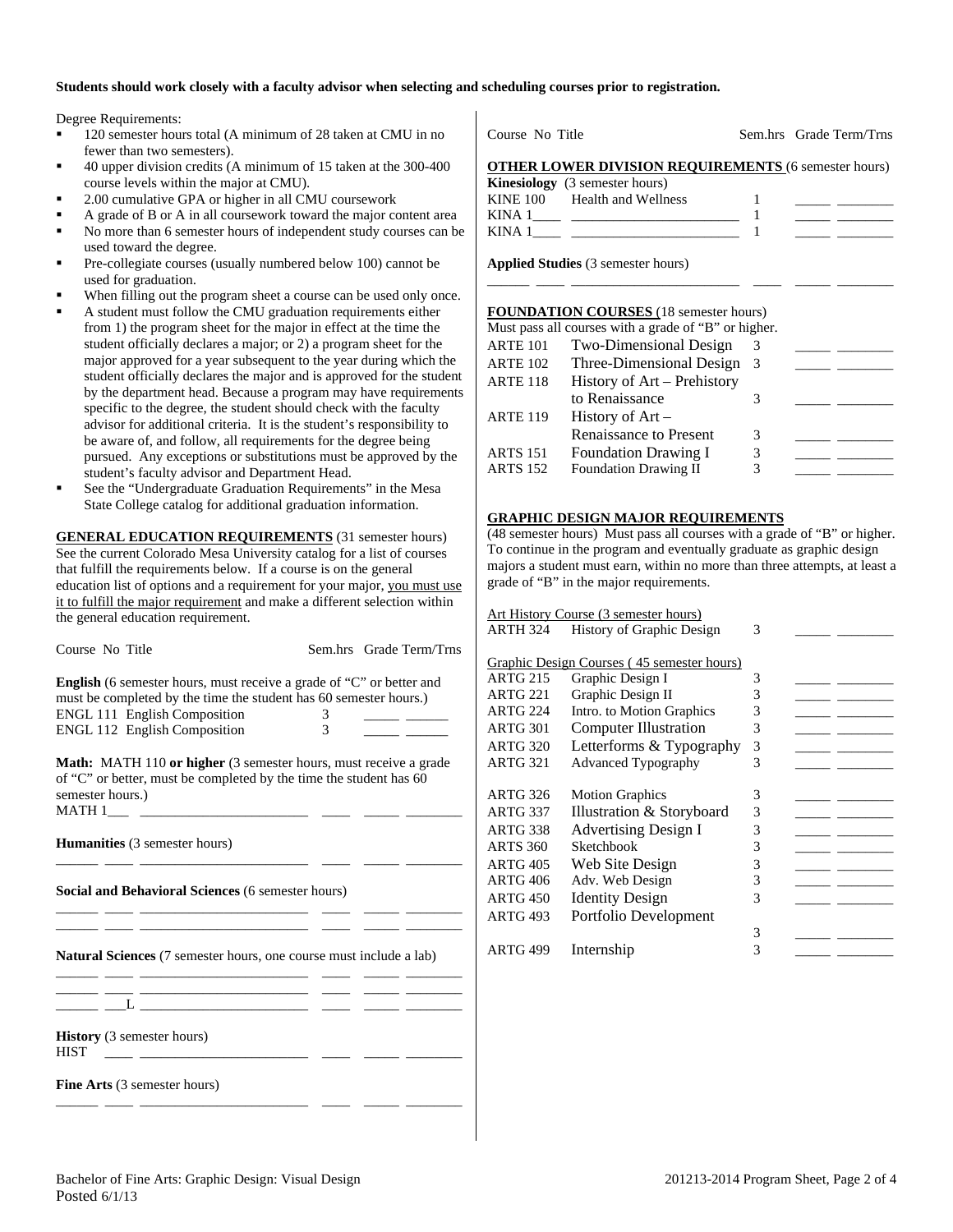**Electives** (All college level courses appearing on your final transcript, **not listed above** that will bring your total semester hours to 120 hours. Excludes KINA activity courses.) ( 17 semester hours; additional upper division hours may be needed.)

Course No Title Sem.hrs Grade Term/Trns \_\_\_\_\_\_ \_\_\_\_ \_\_\_\_\_\_\_\_\_\_\_\_\_\_\_\_\_\_\_\_\_\_\_\_ \_\_\_\_ \_\_\_\_\_ \_\_\_\_\_\_\_\_

| Course No Title | Sem.hrs Grade Term/Trns |  |  |
|-----------------|-------------------------|--|--|
|                 |                         |  |  |
|                 |                         |  |  |
|                 |                         |  |  |
|                 |                         |  |  |

### **SPECIAL REQUIREMENTS:**

**(1)** In an effort to meet industry standards, Macintosh computers are used exclusively in all computer-based ARTG courses. Majors are strongly advised to consider purchasing a Macintosh and related print and web publication software for personal use. **(2)**

## **ARTG 224, 225, ARTG 300-level courses, and ARTG 400-level courses may be taken upon acceptance into the Graphic Design Program.**

**(3)** Admission in the program after the sophomore year will be contingent upon the student's satisfying the following requirements:

- (a) Completion of Graphic Design Admission Application Form.
- (b) Completion of ARTE 101 Two-Dimensional Design, ARTE 102 Three-Dimensional Design, ARTS 151 Foundation Drawing I, ARTG 215 Graphic Design I, and ARTG 221 Graphic Design II, with a grade of B or A.
- (c) A grade of B or A in all coursework in the major.
- (d) Successful completion of the Graphic Design entrance exam with a minimum score of 80%.

(e) Portfolio Review comprised of Graphic Design work that meets the established Portfolio Review Criteria.

(f) Transfer students must pass the Portfolio Review and entrance exam to be formally accepted into the Graphic Design Program.